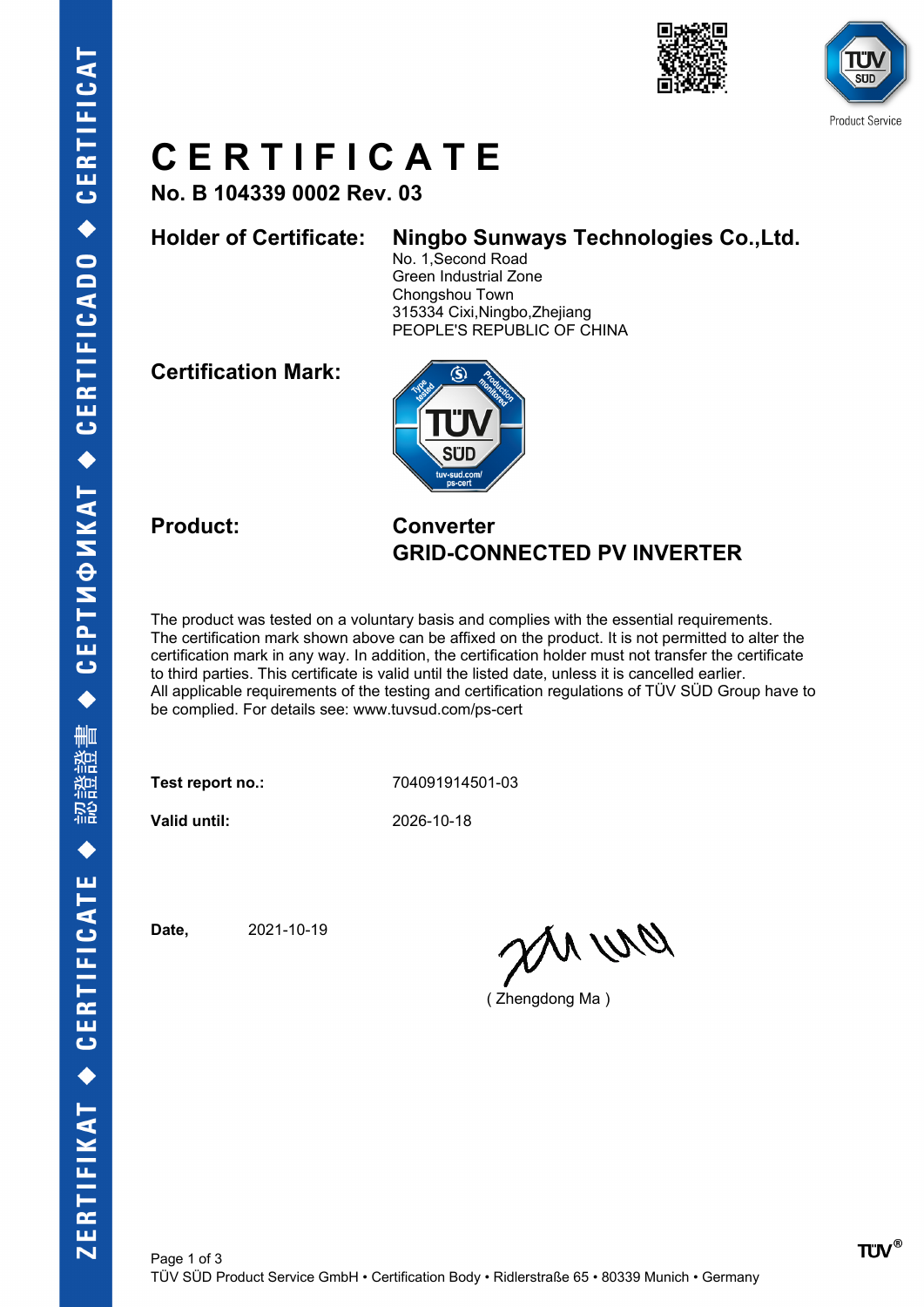

# **C E R T I F I C A T E**

**No. B 104339 0002 Rev. 03**

**Model(s): STS-3KTL, STS-3.6KTL, STS-4.2KTL, STS-4.6KTL, STS-5KTL, STS-6KTL, STS-3KTL-P, STS-3.6KTL-P, STS-4.2KTL-P, STS-4.6KTL-P, STS-5KTL-P, STS-6KTL-P**

#### **Parameters:**

| <b>Models</b>                          | STS-<br>3KTL                        | STS-<br>3.6KTL | STS-<br>4.2KTL | STS-<br>4.6KTL | STS-<br>5KTL  | STS-<br>6KTL |  |  |  |  |  |  |
|----------------------------------------|-------------------------------------|----------------|----------------|----------------|---------------|--------------|--|--|--|--|--|--|
| <b>PV Input Ratings</b>                |                                     |                |                |                |               |              |  |  |  |  |  |  |
| D.C. Max. Input Voltage:               | <b>DC 600V</b>                      |                |                |                |               |              |  |  |  |  |  |  |
| D.C. MPPT Voltage<br>Range:            | DC 100-550V                         |                |                |                |               |              |  |  |  |  |  |  |
| D.C. Max. Input Current:               | DC 12.5/12.5A                       |                |                |                |               |              |  |  |  |  |  |  |
| Isc PV:                                | DC 15/15A                           |                |                |                |               |              |  |  |  |  |  |  |
| <b>AC Output Ratings</b>               |                                     |                |                |                |               |              |  |  |  |  |  |  |
| A.C. Output Rated Voltage:             | 1/N/PE~ 230V                        |                |                |                |               |              |  |  |  |  |  |  |
| A.C. Output Rated<br>Frequency:        | $50$ Hz                             |                |                |                |               |              |  |  |  |  |  |  |
| A.C. Output Rated Power:               | 3000W                               | 3600W          | 4200W          | 4600W          | 5000W         | 6000W        |  |  |  |  |  |  |
| A.C. Output Max. Apparent<br>Power:    | 3300VA                              | 3960VA         | 4600VA         | 4600VA         | 5500VA        | 6600VA       |  |  |  |  |  |  |
| A.C. Output Max. Current:              | <b>AC 15A</b>                       | <b>AC 18A</b>  | <b>AC 21A</b>  | <b>AC 21A</b>  | <b>AC 25A</b> | AC<br>28.7A  |  |  |  |  |  |  |
| Power Factor:                          | 0.8 leading0.8 lagging              |                |                |                |               |              |  |  |  |  |  |  |
| Protective Class:                      |                                     |                |                |                |               |              |  |  |  |  |  |  |
| Ingress Protection:                    | <b>IP65</b>                         |                |                |                |               |              |  |  |  |  |  |  |
| Overvoltage Category:                  | II(PV), III(MAINS)                  |                |                |                |               |              |  |  |  |  |  |  |
| <b>Operating Temperature</b><br>Range: | $-30^{\circ}$ C $$ +60 $^{\circ}$ C |                |                |                |               |              |  |  |  |  |  |  |